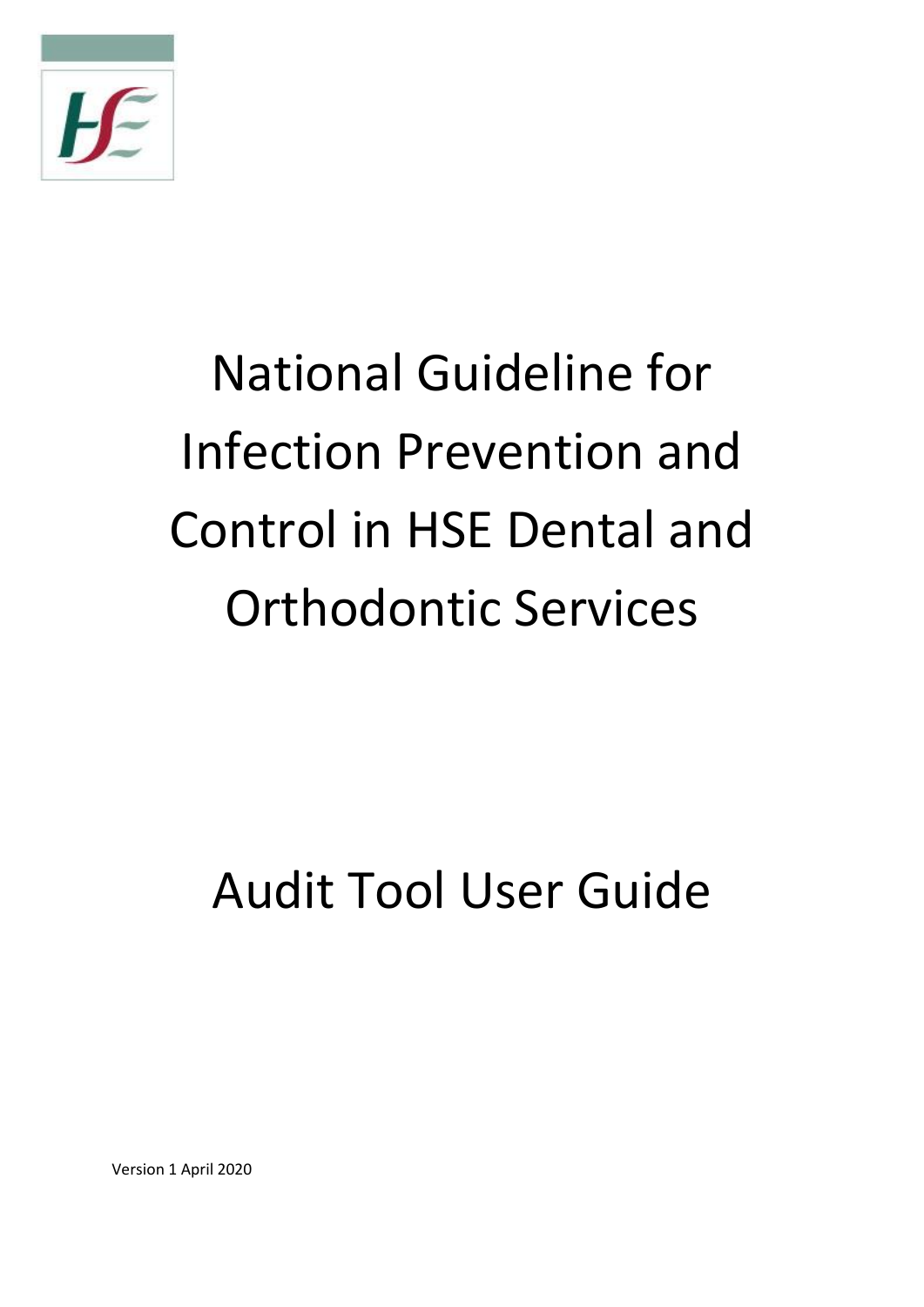

### **Table of Contents**

<span id="page-1-0"></span>Top Tip: Hold the Ctrl key on your keyboard and click a page title to be brought directly to that section of the manual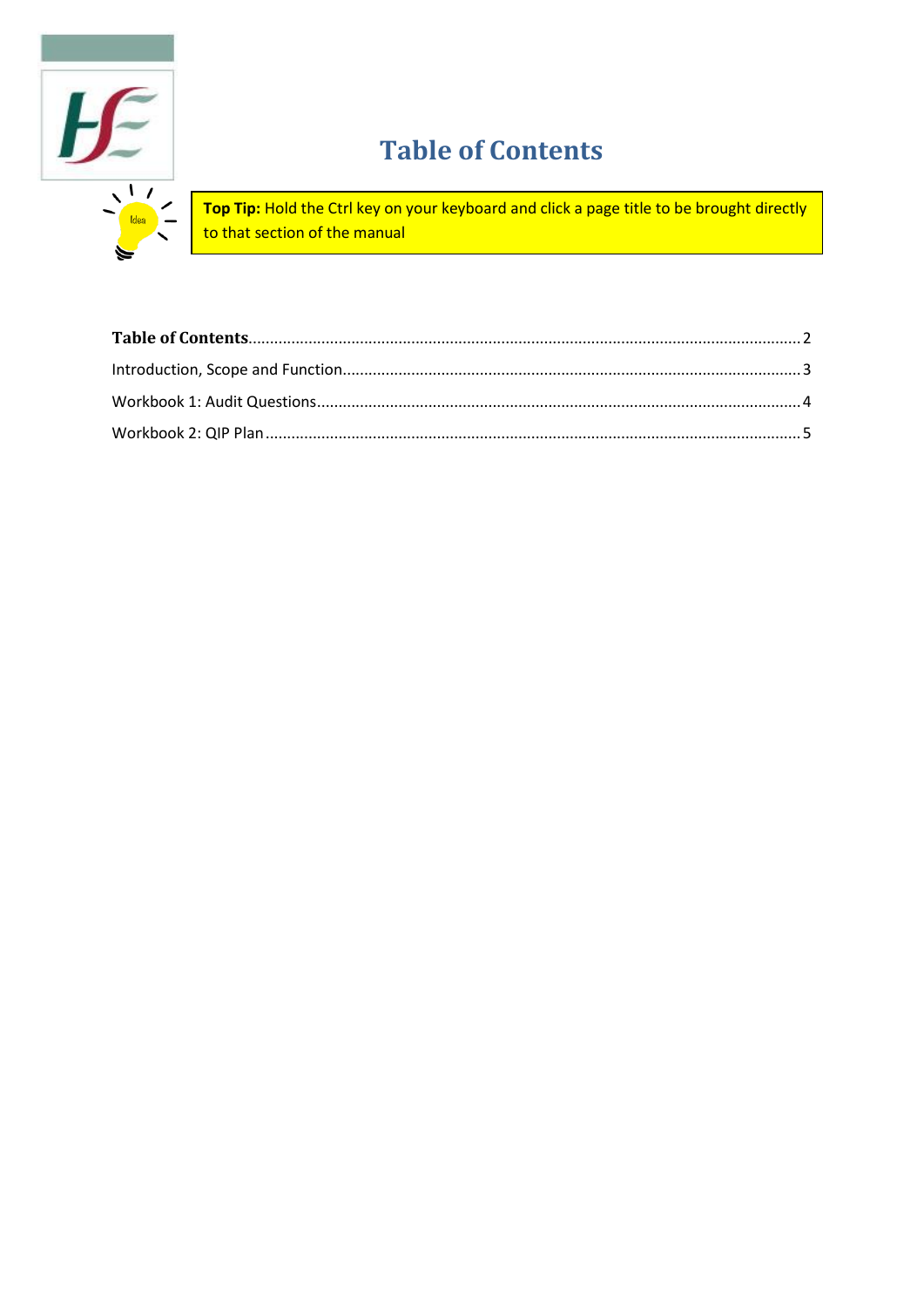

### <span id="page-2-0"></span>**Introduction, Scope and Function**

This user guide provides a step-by-step guide to using the National Guideline for Infection Prevention & Control Audit Tool developed by the National Oral Health Office.

The audit tool is comprised of two worksheets:

**Audit Questions:** This is a list of questions to be audited and completed each quarter. Comments relating to the questions can be added here, and actions raised can be documented on this worksheet.

**QIP Plan:** This worksheet will track the progress of the actions raised in the Audit Questions section. On completion, the worksheet will then generate a graphical representation of the status of the quality improvement progress.

This training guide aims to assist in guiding the user in correctly populating the above worksheets. The outcome will be an in-depth analysis of compliance with the Guideline for Infection Prevention & Control and the Standard Operating Procedures (SOP) incorporated within.

<span id="page-2-1"></span>The user should first save a copy of the audit tool to their desktop and title it e.g. Audit Tool 2020.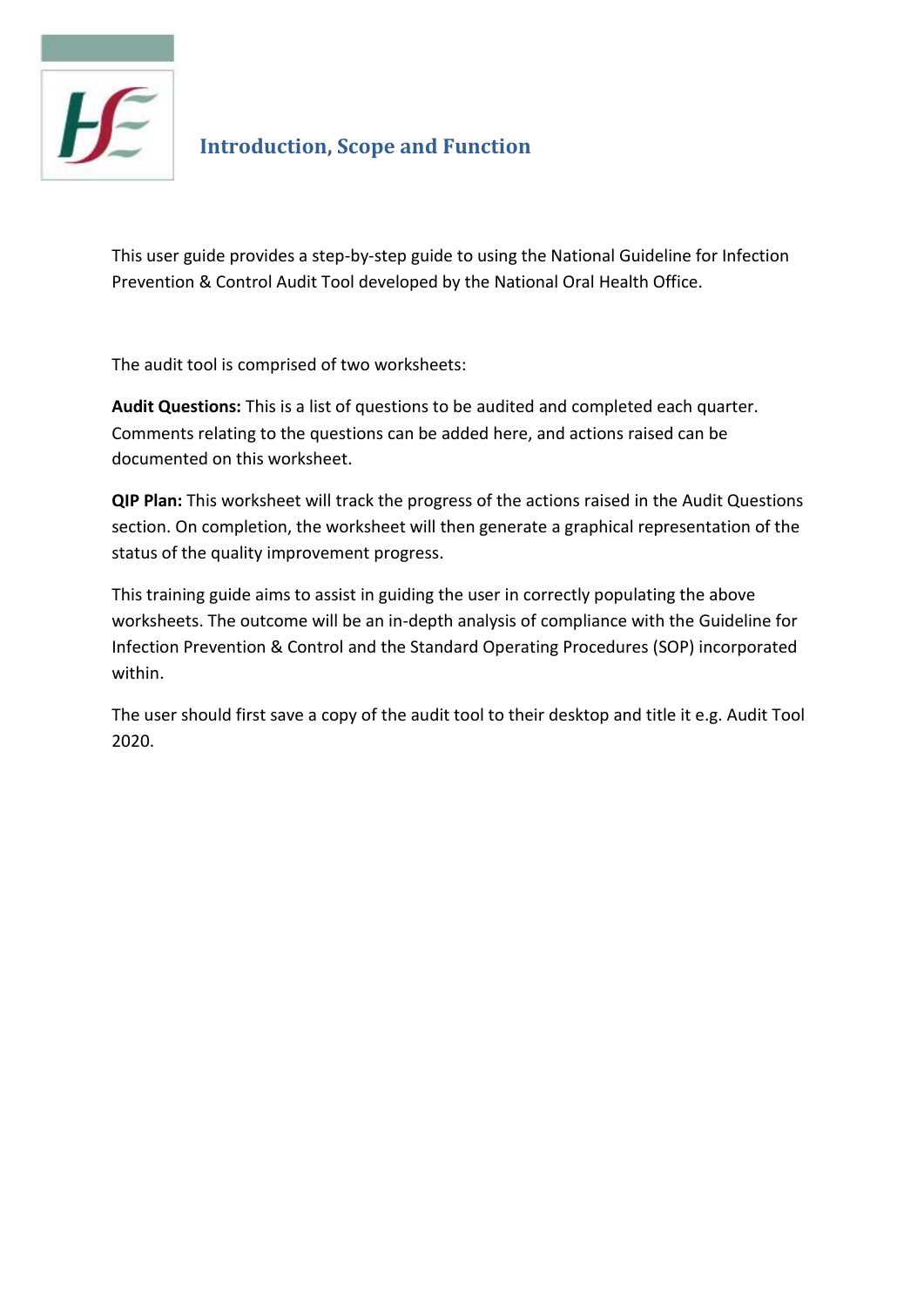

### **Workbook 1: Audit Questions**

|                                                            | Audit of National Guideline for Infection Prevention and Control in HSE Dental and Orthodontic Services                                                                             | <b>QTR1</b> |
|------------------------------------------------------------|-------------------------------------------------------------------------------------------------------------------------------------------------------------------------------------|-------------|
|                                                            |                                                                                                                                                                                     | Indicate    |
|                                                            | SOP No. Please type questions below                                                                                                                                                 | Compliance  |
| General                                                    | Have all staff have signed the declaration that s/he has read and understands the HSE National Guideline for Infection Prevention & Control in HSE Dental and Orthodontic Services? |             |
| General                                                    | Are staff aware of how to report breaches of infection control protocols and to whom?                                                                                               |             |
| General                                                    | Is infection control a rolling item on staff meeting agendas?                                                                                                                       |             |
| General                                                    | Are standard precautions carried out routinely for all patients (observation)?                                                                                                      |             |
| General                                                    | Are staff aware of situations which may require transmission-based(risk -based patients with active infections such as measles, influenza or TB) precautions?                       |             |
| SOP1                                                       | Are all staff up to date with mandatory Hand Hygiene Training?                                                                                                                      |             |
| SOP <sub>1</sub>                                           | Is there a dedicated Hand Hygiene sink in each surgery and LDU room? (equippeduith HSE approved liquidroop, paper toused dispenses, and foot operated non clinical uarte bin)?      |             |
| SOP <sub>1</sub>                                           | Is Alcohol Based Hand Rub available, in date and available at point of care?                                                                                                        |             |
| SOP <sub>1</sub>                                           | Are cuts or open wounds covered with a waterproof dressing?                                                                                                                         |             |
| SOP <sub>1</sub>                                           | Are all clinical staff "bare below the elbow (plain wedding tupe band allowed)?                                                                                                     |             |
| SOP <sub>1</sub>                                           | Are all staff familiar with VHO 5 moments for Hand Hugiene?                                                                                                                         |             |
| 50P1                                                       | Are there laminated Hand Hugiene posters on display over each hand hugiene sink?                                                                                                    |             |
| SOP <sub>1</sub>                                           | Are HSE approved hands cream dispensers with disposable cartridges available for all clinical and decontamination staff?                                                            |             |
| SOP2                                                       | Are respiratory hygiene posters displayed?                                                                                                                                          |             |
| SOP <sub>2</sub>                                           | Are pedal bins available for disposal of soiled tissues?                                                                                                                            |             |
| SOP3                                                       | Do staff remove uniform prior to leaving the building?                                                                                                                              |             |
| SOP3                                                       | Do staff wear appropriate footwear i.e. closed in shoes?                                                                                                                            |             |
| SOP3                                                       | Are mobile phones on display in the dental surgery?                                                                                                                                 |             |
| SOP3                                                       | Have all staff completed the online HSEIand programmes Good Information Practice and the Fundamentals of GDPR?(auditors to check training records)                                  |             |
| SOP 3                                                      | Are staff aware of patient confidentiality e.g. are desktop computers locked when left unattended?                                                                                  |             |
| $SOP +$                                                    | Have all staff been advised of benefit and facilitated in receiving annual flu vaccine?                                                                                             |             |
| SOP <sub>4</sub>                                           | Have all staff signed the declaration that s/he has read and understands the HSE Policy for the Safe Use, Handling & Disposal of Sharps?                                            |             |
| SOP <sub>5</sub>                                           | Is Personal Protective Equipment (PPE) available in clinical areas/LDU room i.e. masks (surgical masks and respirators), task specific gloves, plastic aprons, visors?              |             |
| SOP <sub>5</sub>                                           | Is task appropriate PPE worn when exposure to blood and body fluids is expected?                                                                                                    |             |
| SOP <sub>5</sub>                                           | Do staff use appropriate PPE during all stages of decontamination process?                                                                                                          |             |
| SOP <sub>5</sub>                                           | Are gloves removed as soon as clinical treatment is completed or as appropriate?                                                                                                    |             |
| SOP 5                                                      | Are sterile gloves worn when a sterile field is necessary?                                                                                                                          |             |
| SOP <sub>5</sub>                                           | Do all staff wear protective eyewear where there is potential for penetrating injury, exposure to aerosols and splatter?                                                            |             |
| SOP 5                                                      | Are patients provided with protective evewear at all times?                                                                                                                         |             |
| SOP <sub>5</sub>                                           | Is reusable protective eyewear cleaned with combined detergent/disinfectant wipe or as per manufacturer's instructions?                                                             |             |
| SOP 5                                                      | Are surgical masks recognised as single use items?                                                                                                                                  |             |
| SOP <sub>5</sub>                                           | Are surgical masks used for all dental procedures (is a respirator mask worn when transmission based (airborne) precautions are necessary)?                                         |             |
| SOP 5                                                      | Are masks removed bu touching the strings and loops only?                                                                                                                           |             |
| SOP <sub>5</sub>                                           | Have staff been trained in the use of respirator masks?                                                                                                                             |             |
| SOP <sub>6</sub>                                           | safety syringes and needles used where possible?<br>Are disposed                                                                                                                    |             |
| SOP6                                                       | the sharps container has not been filled above the line?<br>Do staff                                                                                                                |             |
| SOP <sub>6</sub>                                           | container been assembled correctly and assembly details entered correctly?<br>Has the                                                                                               |             |
| SOP6                                                       | For out of reach of the public and situated off the floor ?<br>Is share                                                                                                             |             |
| SOP <sub>6</sub>                                           | I closure mechanism closed when the sharps container is not in use?<br>Is the ter                                                                                                   |             |
| SOP 6                                                      | Once 3/4 full, is the sharps container aperture locked and stored securely ?                                                                                                        |             |
| $\blacktriangleright$ $\blacktriangleright$ $\blacksquare$ | Audit Ouestions QIP Plan Sheet3 2<br>Iïl ∢<br>Ш                                                                                                                                     | ÞГ          |

## Step 1

•To open the Audit Questions worksheet, select the Audit Questions tab at the bottom of the screen as shown above.

- •The woksheet consists of 158 questions.
- •**Note that each question is directly related to a SOP from the Guideline.**

| QTR1       | QTR <sub>2</sub>        | QTR3       | QTR4       |  |
|------------|-------------------------|------------|------------|--|
| Indicate   | Indicate                | Indicate   | Indicate   |  |
| Compliance | Compliance              | Compliance | Compliance |  |
|            |                         |            |            |  |
|            | $\overline{\mathbf{v}}$ |            |            |  |
| Yes<br>No  |                         |            |            |  |
| <b>N/A</b> |                         |            |            |  |
|            |                         |            |            |  |
|            |                         |            |            |  |
|            |                         |            |            |  |
|            |                         |            |            |  |
|            |                         |            |            |  |
|            |                         |            |            |  |
|            |                         |            |            |  |
|            |                         |            |            |  |
|            |                         |            |            |  |
|            |                         |            |            |  |
|            |                         |            |            |  |
|            |                         |            |            |  |
|            |                         |            |            |  |



**Top Tip:** The Indicate Compliance column is populated using a drop-down list. When a cell is selected, a small arrow will appear. Simply click on this arrow to access your options and select Yes, No or N/A.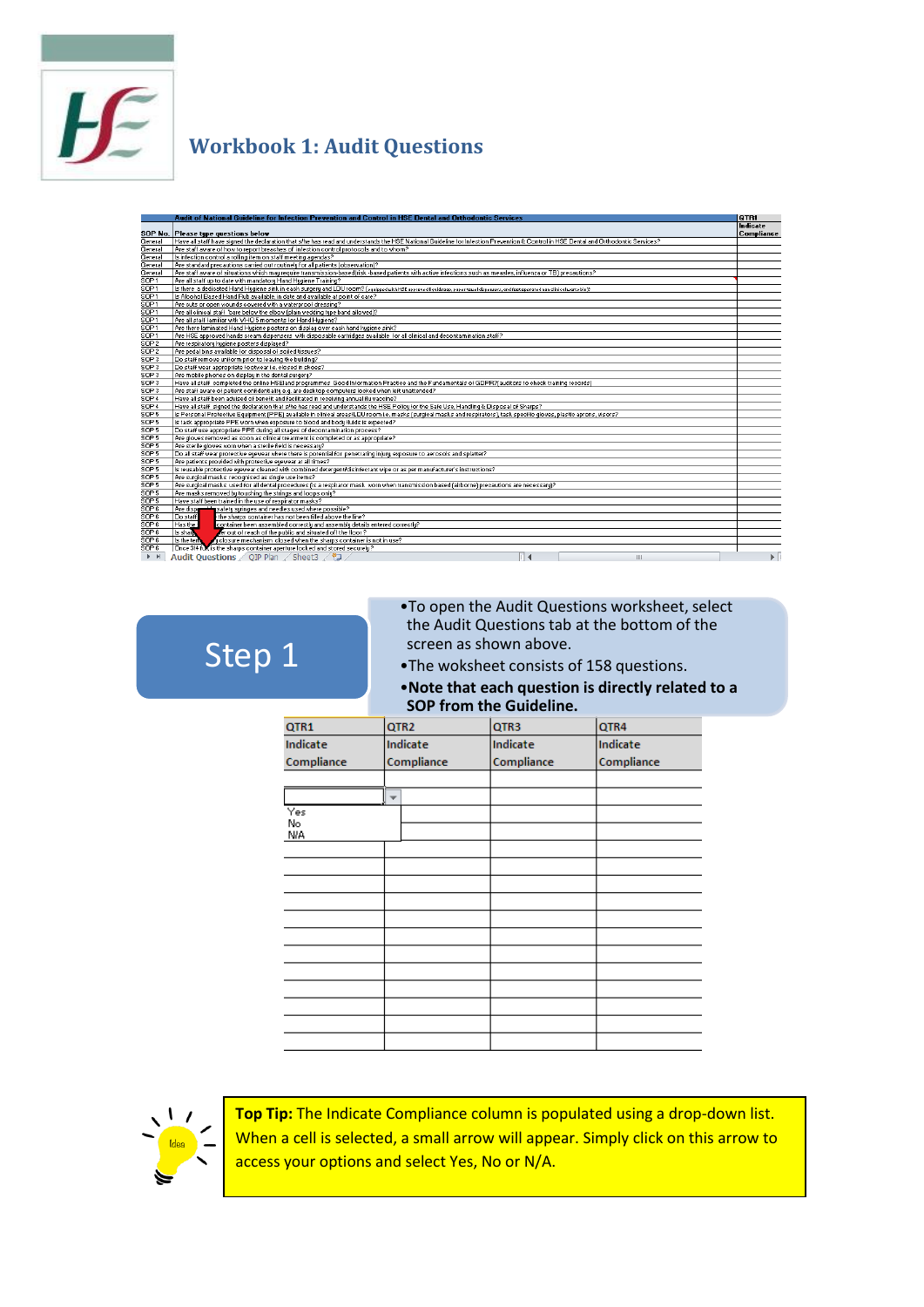

<span id="page-4-0"></span>

| ate     |                 |                         |                       |
|---------|-----------------|-------------------------|-----------------------|
| pliance | <b>Comments</b> | Action required? Yes/No | <b>Action Details</b> |
|         |                 |                         |                       |
|         |                 |                         |                       |
|         |                 |                         |                       |
|         |                 |                         |                       |
|         |                 |                         |                       |
|         |                 |                         |                       |
|         |                 |                         |                       |
|         |                 |                         |                       |
|         |                 |                         |                       |
|         |                 |                         |                       |
|         |                 |                         |                       |
|         |                 |                         |                       |
|         |                 |                         |                       |
|         |                 |                         |                       |
|         |                 |                         |                       |
|         |                 |                         |                       |
|         |                 |                         |                       |
|         |                 |                         |                       |
|         |                 |                         |                       |
|         |                 |                         |                       |
|         |                 |                         |                       |

| Step 3 | • On this sheet, you will find a comment box<br>for each question.<br>• There is also an 'Actions required?' column.<br>This is populated using a drop-down list<br>which is accessed in the same manner as<br>above. |
|--------|-----------------------------------------------------------------------------------------------------------------------------------------------------------------------------------------------------------------------|
|        | • Details for your actions can be input in the<br>'Action Details' column, to be tracked using<br>the next worksheet in the Audit Tool.                                                                               |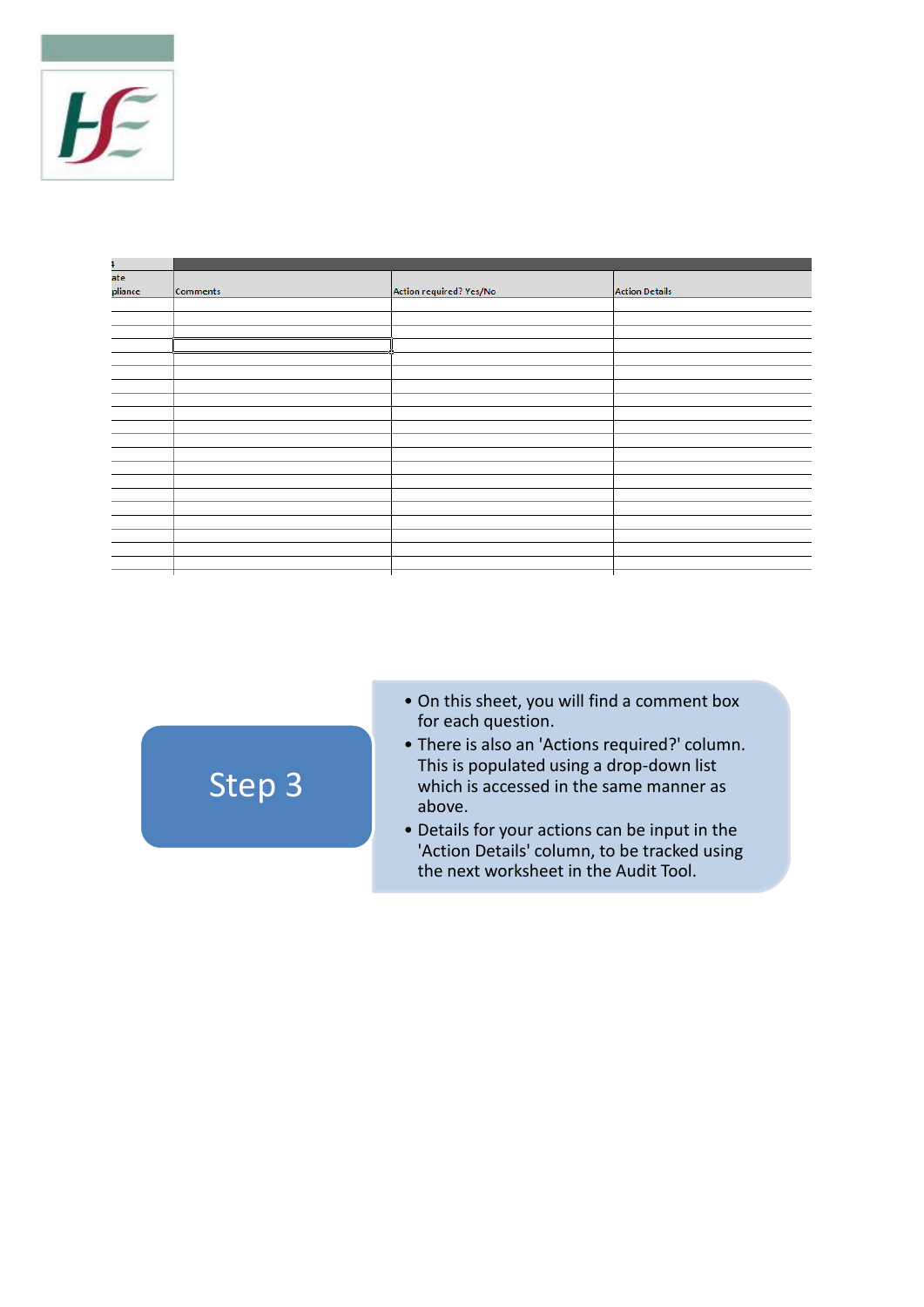

### **Workbook 2: QIP Plan**

Step 1

This is the sheet where you will track the progress of actions entered on the Audit Questions worksheet.

|                                                                           | Audit of National Guideline for IPC in Dental and Orthodontic Service |                            |                                                                                                                                                                                                                                                                                        |                           |                 |                       |                   |                                          |
|---------------------------------------------------------------------------|-----------------------------------------------------------------------|----------------------------|----------------------------------------------------------------------------------------------------------------------------------------------------------------------------------------------------------------------------------------------------------------------------------------|---------------------------|-----------------|-----------------------|-------------------|------------------------------------------|
| <b>CHO</b> Area                                                           |                                                                       |                            |                                                                                                                                                                                                                                                                                        |                           |                 | 0355                  |                   | <b>QIPs STATUS</b>                       |
| <b>Dental Clinic</b>                                                      |                                                                       |                            |                                                                                                                                                                                                                                                                                        | <b>QIPs STATUS</b>        |                 |                       |                   |                                          |
| Data Entry by                                                             |                                                                       |                            |                                                                                                                                                                                                                                                                                        | Completed                 | $\bf{0}$        |                       |                   |                                          |
| <b>Date of Audit</b>                                                      |                                                                       | Otr $1 =$                  | Qtr $2 =$                                                                                                                                                                                                                                                                              | Not yet due               | $\mathbf{0}$    |                       |                   | <b>B</b> Completed                       |
|                                                                           |                                                                       | $Qtr 3 =$                  | $Qtr 4 =$                                                                                                                                                                                                                                                                              | Late:                     | $\mathbf{0}$    |                       |                   | <b>In Not yet due</b>                    |
| Date Survey results reviewed by<br>PDS Management Team / QPS<br>committee |                                                                       |                            |                                                                                                                                                                                                                                                                                        |                           |                 |                       |                   | · Late                                   |
|                                                                           |                                                                       |                            |                                                                                                                                                                                                                                                                                        | <b>Todays date</b>        | 13/01/2020      |                       |                   |                                          |
|                                                                           |                                                                       |                            | Note: For formulaes & graph to work: Please ensure you enter the 'Entry Date' (i.e. date that QIP is entered into the log), 'Due Date' (i.e. date that the<br>QIP is due for completion), and, when appropriate, the 'Completed Date' (i.e. date that QIP has been fully implemented). |                           |                 |                       |                   |                                          |
| <b>Action Number</b>                                                      | <b>Entry Date</b>                                                     | <b>SOP No/Name</b>         | <b>Description of Quality</b><br><b>Improvement Plan (QIP)</b>                                                                                                                                                                                                                         | <b>Responsible Person</b> | <b>Due Date</b> | <b>Completed Date</b> | <b>QIP Status</b> | <b>Comments</b>                          |
|                                                                           |                                                                       |                            |                                                                                                                                                                                                                                                                                        |                           |                 |                       |                   |                                          |
|                                                                           |                                                                       |                            |                                                                                                                                                                                                                                                                                        |                           |                 |                       |                   |                                          |
|                                                                           |                                                                       |                            |                                                                                                                                                                                                                                                                                        |                           |                 |                       |                   |                                          |
|                                                                           |                                                                       |                            |                                                                                                                                                                                                                                                                                        |                           |                 |                       |                   |                                          |
| Audit Questions<br>$\left  1 +   \mathbf{H}   \right $                    |                                                                       | QIP Plan Sheet3 $\sqrt{2}$ |                                                                                                                                                                                                                                                                                        | ∏⊣                        |                 | III                   |                   | $\triangleright$ $\overline{\mathbb{F}}$ |

- To open the QIP Plan sheet, select the QIP Plan tab as shown above.
- The QIP Plan worksheet consists of two interactive tables, one table that will automatically populate, and a graph that will form as you input your information.

**Top Tip:** The 'Todays Date' cell will automatically show todays date. If it does not, close the Audit Tool and re-open it. A window as shown below should appear. Select 'Update' and the sheet will open with the current date showing.

| This workbook contains links to other data sources.                                                                                                                                                                           |
|-------------------------------------------------------------------------------------------------------------------------------------------------------------------------------------------------------------------------------|
| . If you update the links, Excel will attempt to retrieve the latest data.<br>. If you don't update the links, Excel will use the previous information.                                                                       |
| Note that data links can be used to access and share confidential information without your permission and possibly<br>perform other harmful actions. Do not update the links if you do not trust the source of this workbook. |
| Don't Update<br>Update<br>Help                                                                                                                                                                                                |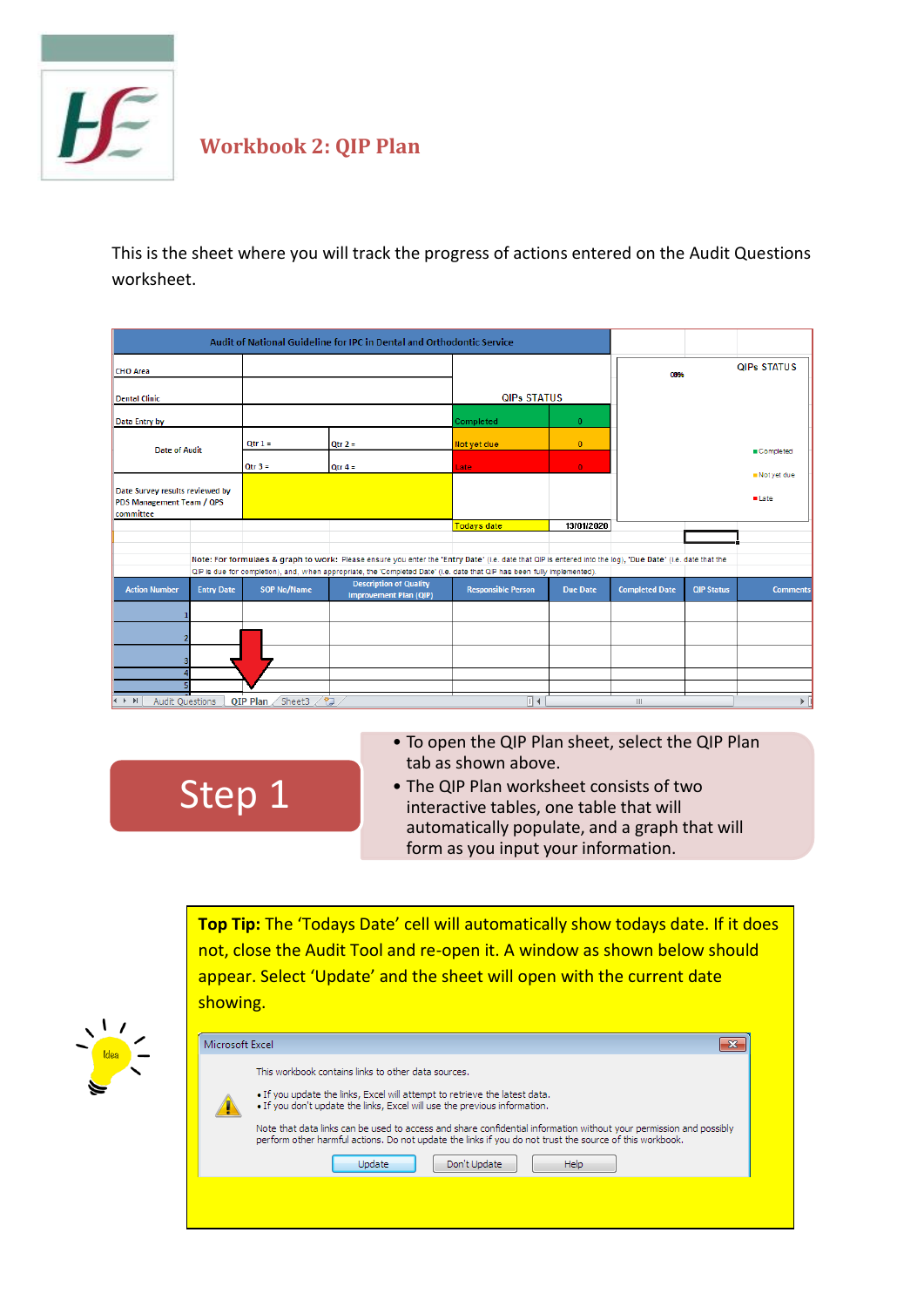

Step 2

|                                                                           |           | Audit of National Guideline for IPC in Dental and Ortho |
|---------------------------------------------------------------------------|-----------|---------------------------------------------------------|
| CHO Area                                                                  |           |                                                         |
| <b>Dental Clinic</b>                                                      |           |                                                         |
| Data Entry by                                                             |           |                                                         |
| <b>Date of Audit</b>                                                      | $Qtr 1 =$ | $Qtr 2 =$                                               |
|                                                                           | $Qtr 3 =$ | $Qtr 4 =$                                               |
| Date Survey results reviewed by<br>PDS Management Team / QPS<br>bommittee |           |                                                         |
|                                                                           |           |                                                         |

- The first table to populate will hold the basic information for the audit.
	- **CHO/Orthodontic Area and Dental/Orthodontic Clinic:** The CHO/Orthodontic area and Dental/Orthodontic clinic address are to be filled in here
	- **Data entry by:** The name of the data entrant must be populated here
	- **Date of audit:** Enter the date of audit (s)
	- **Todays Date:** This will automatically be populated as described above.
	- **Date Surey results reviewed by PDS Management Team/OPS Committee:** Enter the date of the audit review by the person reviewing results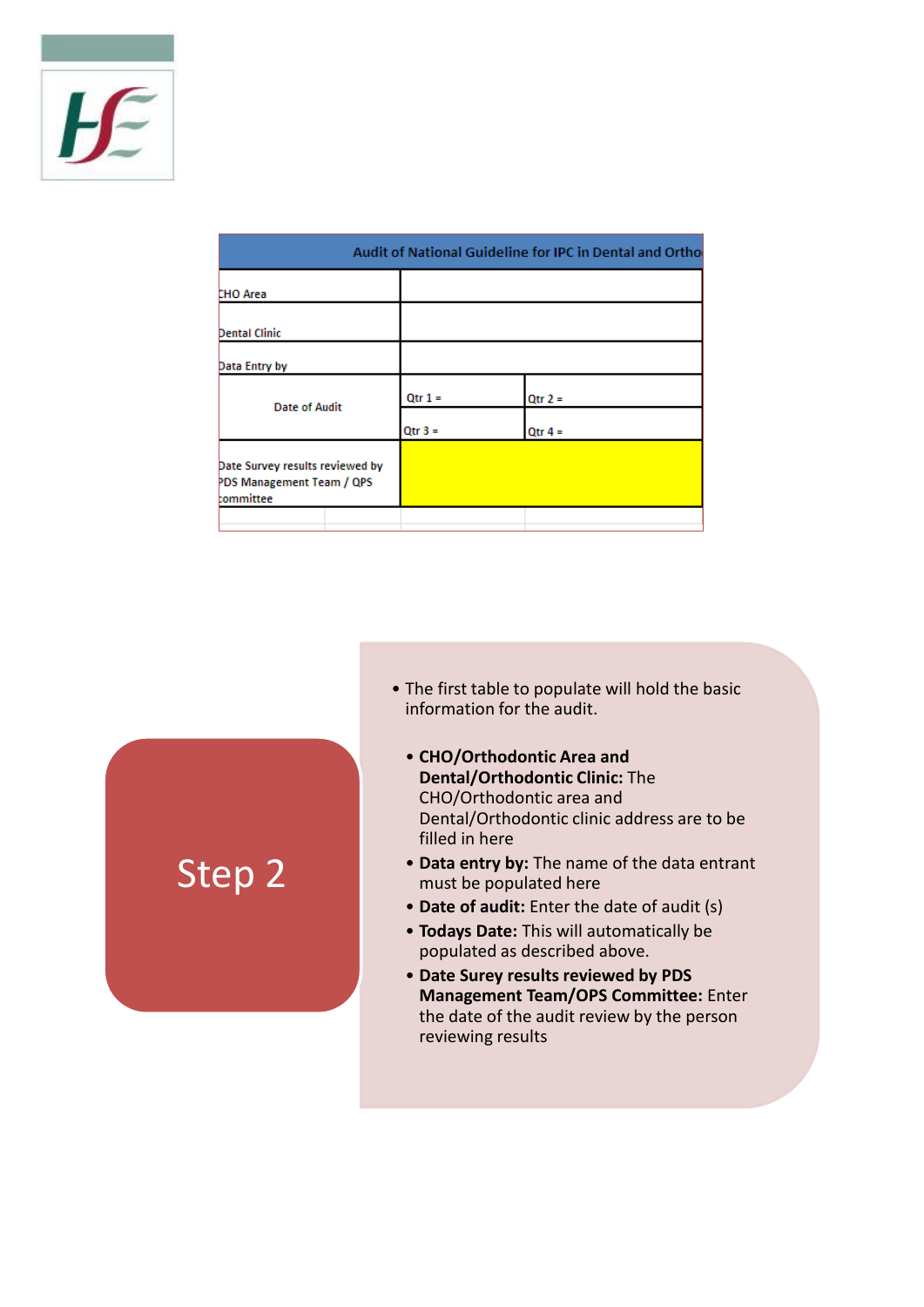

|                      |                   |             |                                                                                                                                                                                                                                                                                        | <b>Todays date</b>        | 21/01/2020      |                       |                   |                 |  |
|----------------------|-------------------|-------------|----------------------------------------------------------------------------------------------------------------------------------------------------------------------------------------------------------------------------------------------------------------------------------------|---------------------------|-----------------|-----------------------|-------------------|-----------------|--|
|                      |                   |             |                                                                                                                                                                                                                                                                                        |                           |                 |                       |                   |                 |  |
|                      |                   |             |                                                                                                                                                                                                                                                                                        |                           |                 |                       |                   |                 |  |
|                      |                   |             | Note: For formulaes & graph to work: Please ensure you enter the "Entry Date" (i.e. date that QIP is entered into the log), "Due Date" (i.e. date that the<br>QIP is due for completion), and, when appropriate, the 'Completed Date' (i.e. date that QIP has been fully implemented). |                           |                 |                       |                   |                 |  |
|                      |                   |             |                                                                                                                                                                                                                                                                                        |                           |                 |                       |                   |                 |  |
| <b>Action Number</b> | <b>Entry Date</b> | SOP No/Name | <b>Description of Quality</b><br><b>Improvement Plan (QIP)</b>                                                                                                                                                                                                                         | <b>Responsible Person</b> | <b>Due Date</b> | <b>Completed Date</b> | <b>QIP Status</b> | <b>Comments</b> |  |
|                      |                   |             |                                                                                                                                                                                                                                                                                        |                           |                 |                       |                   |                 |  |
|                      |                   |             |                                                                                                                                                                                                                                                                                        |                           |                 |                       |                   |                 |  |
|                      |                   |             |                                                                                                                                                                                                                                                                                        |                           |                 |                       |                   |                 |  |
|                      |                   |             |                                                                                                                                                                                                                                                                                        |                           |                 |                       |                   |                 |  |
|                      |                   |             |                                                                                                                                                                                                                                                                                        |                           |                 |                       |                   |                 |  |
|                      |                   |             |                                                                                                                                                                                                                                                                                        |                           |                 |                       |                   |                 |  |
|                      |                   |             |                                                                                                                                                                                                                                                                                        |                           |                 |                       |                   |                 |  |
|                      |                   |             |                                                                                                                                                                                                                                                                                        |                           |                 |                       |                   |                 |  |
| 9                    |                   |             |                                                                                                                                                                                                                                                                                        |                           |                 |                       |                   |                 |  |
| 10                   |                   |             |                                                                                                                                                                                                                                                                                        |                           |                 |                       |                   |                 |  |
| 11                   |                   |             |                                                                                                                                                                                                                                                                                        |                           |                 |                       |                   |                 |  |
| 12                   |                   |             |                                                                                                                                                                                                                                                                                        |                           |                 |                       |                   |                 |  |
| 13                   |                   |             |                                                                                                                                                                                                                                                                                        |                           |                 |                       |                   |                 |  |
| 14                   |                   |             |                                                                                                                                                                                                                                                                                        |                           |                 |                       |                   |                 |  |
| 15                   |                   |             |                                                                                                                                                                                                                                                                                        |                           |                 |                       |                   |                 |  |
| 16                   |                   |             |                                                                                                                                                                                                                                                                                        |                           |                 |                       |                   |                 |  |
| 17                   |                   |             |                                                                                                                                                                                                                                                                                        |                           |                 |                       |                   |                 |  |
| 18                   |                   |             |                                                                                                                                                                                                                                                                                        |                           |                 |                       |                   |                 |  |
| 19                   |                   |             |                                                                                                                                                                                                                                                                                        |                           |                 |                       |                   |                 |  |

### Step 3

- The above table will track all actions entered on the **Audit Questions** worksheet of the audit tool.
	- **Entry Date:** The date the action is being entered onto the table
	- **SOP No./Name:** Each Question in the **Audit Questions** worksheet relates to a SOP from the Guideline for Infection Prevention & Control. The name or number of the SOP relating to the arising action is input here.
	- **Description of Quality Improvement Plan:** Here you will provide a brief description of the action to be taken.
	- **Responsible Person:** The name of the person responsible for undertaking the action.
	- **Due date:** This is the date by which the action must be completed by.
	- **Completed date:** The date by whoch the action has been carried out in its entirety.
	- **QIP Status:** This column will automatically populate depending on the action status. It will show a status of **"Late", "Completed", or "Not yet due".**
	- **Comments:** This is a free-text box for any comments or observations on the carrying-out of the action.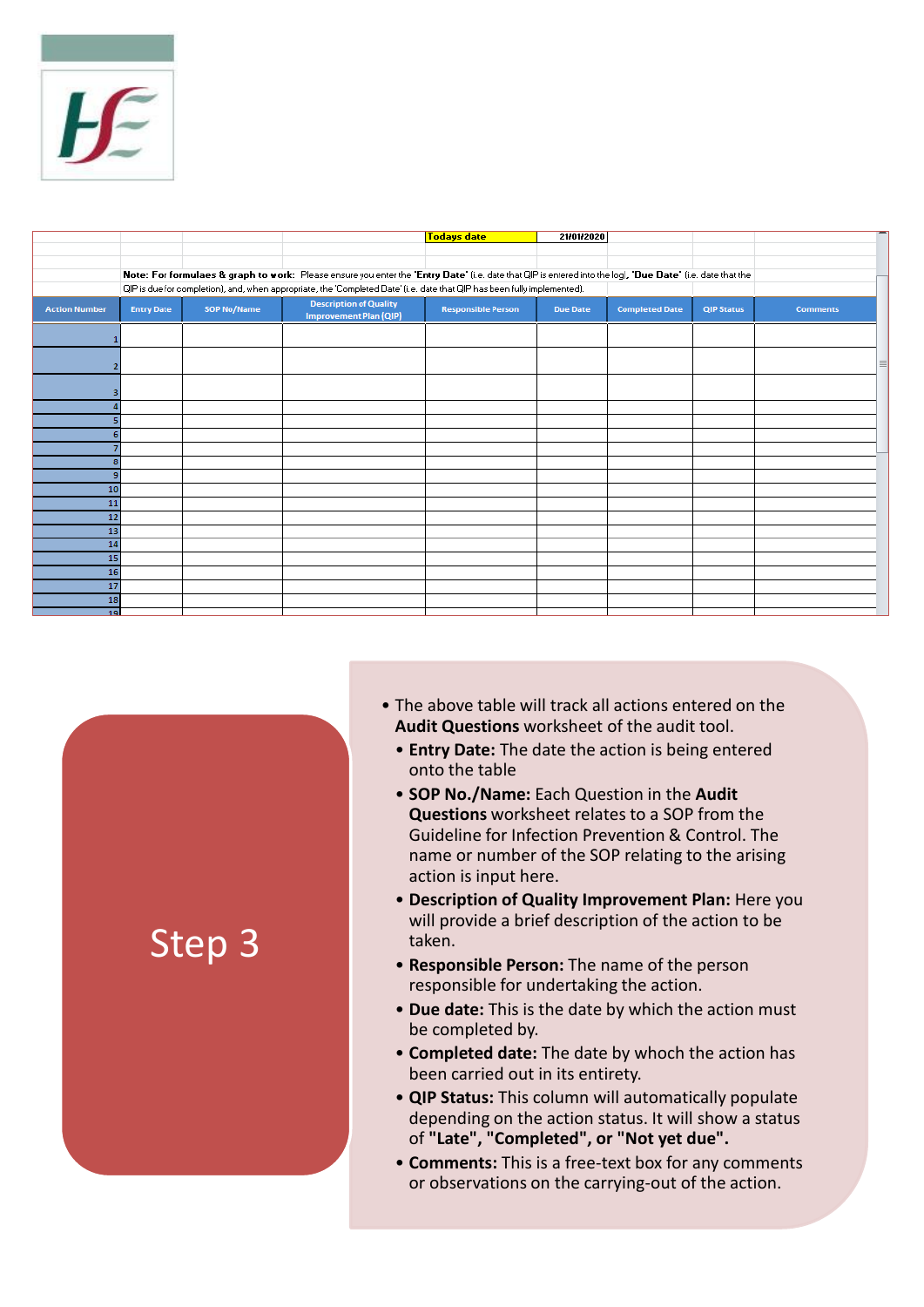

#### Below is an example of a completed Audit Tool Table:

| <b>Action Number</b> | <b>Entry Date</b> | <b>SOP No/Name</b> | <b>Description of Quality</b><br><b>Improvement Plan (QIP)</b> | <b>Responsible Person</b> | <b>Due Date</b> | <b>Completed Date</b> | <b>QIP Status</b>  | <b>Commer</b> |
|----------------------|-------------------|--------------------|----------------------------------------------------------------|---------------------------|-----------------|-----------------------|--------------------|---------------|
|                      | 01/01/2020        |                    | Enter description here                                         | A RYAN                    | 12/01/2020      |                       | Late               |               |
|                      | 01/01/2020        |                    | 3 Enter description here                                       | A RYAN                    | 23/01/2020      |                       | <b>Not yet due</b> |               |
|                      | 01/01/2020        |                    | 6 Enter description here                                       | <b>A RYAN</b>             | 23/01/2020      | 12/01/2020            | <b>Completed</b>   |               |
|                      | 01/01/2020        |                    | 5 Enter description here                                       | A RYAN                    | 12/01/2020      |                       | Late               |               |
|                      | 01/01/2020        |                    | 5 Enter description here                                       | A RYAN                    | 23/01/2020      | 06/01/2020            | <b>Completed</b>   |               |
|                      | 01/01/2020        |                    | 4 Enter description here                                       | <b>A RYAN</b>             | 23/01/2020      |                       | <b>Not yet due</b> |               |
|                      | 01/01/2020        |                    | Finter description here                                        | A RYAN                    | 23/01/2020      |                       | <b>Not yet due</b> |               |
|                      | 01/01/2020        |                    | 2 Enter description here                                       | A RYAN                    | 23/01/2020      | 06/01/2020            | <b>Completed</b>   |               |
|                      |                   |                    |                                                                |                           |                 |                       |                    |               |
| 10                   |                   |                    |                                                                |                           |                 |                       |                    |               |
| 11                   |                   |                    |                                                                |                           |                 |                       |                    |               |
| 12                   |                   |                    |                                                                |                           |                 |                       |                    |               |
| 13                   |                   |                    |                                                                |                           |                 |                       |                    |               |
| 14                   |                   |                    |                                                                |                           |                 |                       |                    |               |